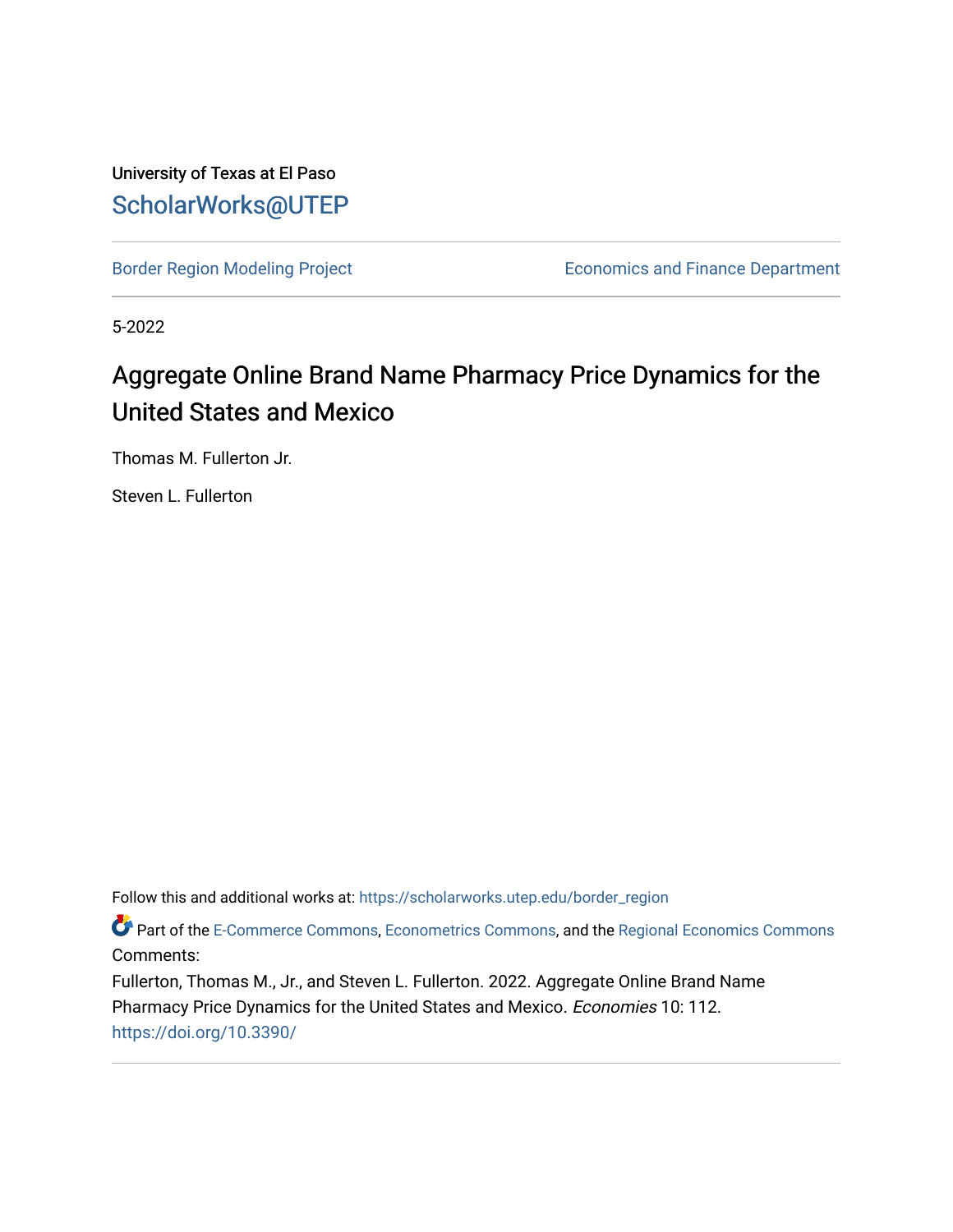



**Thomas M. Fullerton, Jr. 1,[\\*](https://orcid.org/0000-0002-5820-0713) and Steven L. Fullerton <sup>2</sup>**

- <sup>1</sup> Department of Economics & Finance, University of Texas at El Paso, El Paso, TX 79968-0543, USA<br><sup>2</sup> Border Borion Modeling Project, University of Texas at El Paso, El Paso, TX 79968-0543, USA
- <sup>2</sup> Border Region Modeling Project, University of Texas at El Paso, El Paso, TX 79968-0543, USA; slfullerton@utep.edu
- **\*** Correspondence: tomf@utep.edu; Tel.: +1-915-747-7747; Fax: +1-915-747-6282

**Abstract:** Virtual cross-border medical tourism allows many residents in the United States to purchase brand name medicines from companies in Mexico without travelling there. Monthly economic reports indicate that the online brand name pharmaceutical product prices in Mexico are noticeably lower than the corresponding internet prices in the United States. There have been very few econometric studies on how these prices are linked and the dynamic nature of those relationships. Results in this study indicate that online medicine prices in Mexico respond very rapidly to online prices changes in the high-price market.

**Keywords:** online pharmacies; brand name medicines; price dynamics; applied econometrics

**JEL Classification:** I11 Health Markets; L81 E-Commerce; M21 Business Economics



**Citation:** Fullerton, Thomas M., Jr., and Steven L. Fullerton. 2022. Aggregate Online Brand Name Pharmacy Price Dynamics for the United States and Mexico. *Economies* 10: 112. [https://doi.org/10.3390/](https://doi.org/10.3390/economies10050112) [economies10050112](https://doi.org/10.3390/economies10050112)

Academic Editors: Ralf Fendel, Robert Czudaj and Sajid Anwar

Received: 24 March 2022 Accepted: 10 May 2022 Published: 12 May 2022

**Publisher's Note:** MDPI stays neutral with regard to jurisdictional claims in published maps and institutional affiliations.



**Copyright:** © 2022 by the authors. Licensee MDPI, Basel, Switzerland. This article is an open access article distributed under the terms and conditions of the Creative Commons Attribution (CC BY) license [\(https://](https://creativecommons.org/licenses/by/4.0/) [creativecommons.org/licenses/by/](https://creativecommons.org/licenses/by/4.0/)  $4.0/$ ).

## **1. Introduction**

In 2018, prescription drug expenditures in the United States exceeded USD 335 billion [\(CDC](#page-4-0) [2021\)](#page-4-0). Due to high prices, consumers from the United States often purchase brand name pharmaceutical products in Mexico [\(Dalstrom et al.](#page-5-0) [2020\)](#page-5-0). Those purchases are transacted both in-person and online [\(Fullerton and Miranda](#page-5-1) [2011;](#page-5-1) [Fullerton et al.](#page-5-2) [2014\)](#page-5-2). Most research related to this form of cross-border medical tourism employs point-in-time cross-sectional data sets [\(Dalstrom et al.](#page-5-3) [2021\)](#page-5-3).

This study examines an overlooked aspect of the online brand name medicine trade. Rather than examine price differences for a single point-in-time, this effort examines whether there is a dynamic relationship between online medicine prices in the two countries. It achieves this using a data set that monitors monthly prices for the top 50 online brand name medicines sold in Mexico and the United States [\(Fullerton and Fullerton](#page-5-4) [2022\)](#page-5-4).

# **2. Literature Review**

Medication price studies tend to rely on cross sectional data [\(Daalen et al.](#page-4-1) [2021\)](#page-4-1). Some studies have documented links between market structures and competitive effect pricing patterns [\(Barigozzi and Jelovac](#page-4-2) [2020;](#page-4-2) [Granlund](#page-5-5) [2022\)](#page-5-5). Potential time series linkages among cross-country industry aggregate prices have not received as much attention. While regulatory and other international boundary barriers may limit the strength of those pricing links, very little empirical evidence regarding that possibility has been previously conducted.

Lower priced medicines are sought by consumers due to budget constraints. As shown by the "generics paradox", there is no guarantee that the availability of lower priced drugs will cause prices to decline [\(Vandoros and Kanavos](#page-5-6) [2013\)](#page-5-6). However, cross-sectional price data indicate that United States consumers can save more than USD 1000 annually by purchasing prescription medicines online in Mexico [\(Fullerton et al.](#page-5-2) [2014\)](#page-5-2). There is substantial evidence that consistently confirms that brand name pharmaceuticals are substantially more expensive in the United States than in Mexico and most other countries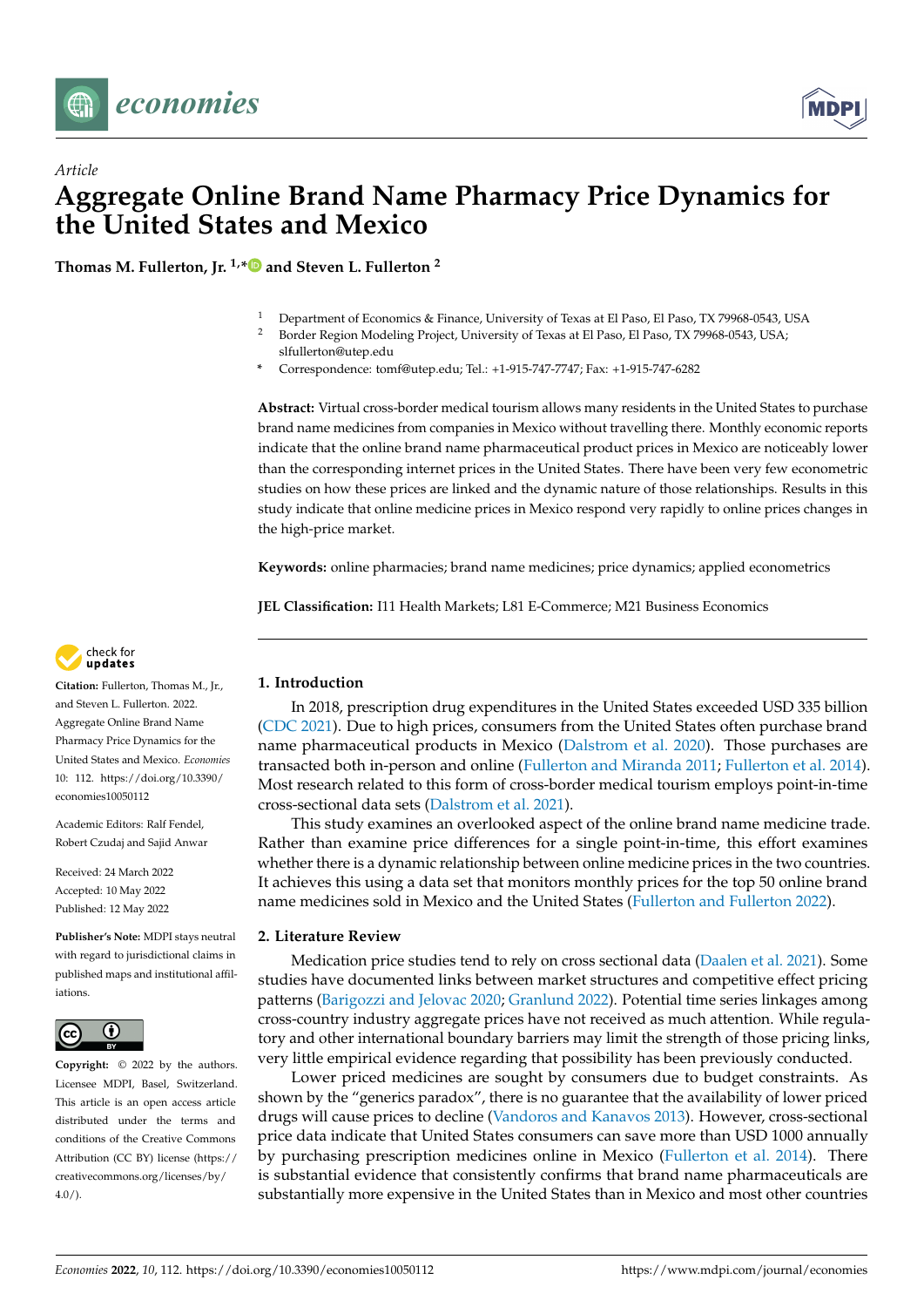[\(Mulcahy et al.](#page-5-7) [2021\)](#page-5-7), but no study of how those prices evolve over time or if cross-country movements in those prices are correlated.

Brand name medicines tend to be more expensive in lower- and middle-income countries once income and cost of living differences are taken into account, but not in dollar terms based on currency market exchange rates [\(Moye-Holz and Vogler](#page-5-8) [2022\)](#page-5-8). Patients in the United States are able to take advantage of the latter with respect to pharmaceutical products purchased in Mexico either in-person [\(Fullerton and Miranda](#page-5-1) [2011\)](#page-5-1) or online [\(Fullerton et al.](#page-5-2) [2014\)](#page-5-2). This study examines whether the online prices for medicines sold to customers from both countries are correlated over time.

## **3. Data and Methodology**

The University of Texas at El Paso Border Region Modeling Project collects prices every month for brand name medicines that can be purchased online in Mexico and the United States. These prices do not include value-added taxes in Mexico, sales taxes in the United States, or shipping and handling costs, nor do they include the cost of doctor appointments. International medicines can be legally imported by individual consumers in the United States as long as the amounts purchased do not exceed 90-day supplies. Furthermore, those purchases can only be for personal use [\(CBP](#page-4-3) [2011;](#page-4-3) [Fullerton et al.](#page-5-2) [2014\)](#page-5-2).

The sample period is from January 2007 through December 2021. Prices for the 50 top selling medicines are for equal dosages on a per unit basis, exclusive of shipping fees, handling charges, and taxes. Websites in both countries advertise their services in English and quote product prices in dollars. The internet sites that sell the medicines do not always offer all 50 brand name products, so multiple sites have to be sampled. Unweighted averages for both sets of prices are calculated from the data collected for each month.

Table [1](#page-2-0) reports summary statistics for both average price variables. In line with conventional wisdom, the average price in Mexico is noticeably lower than that of the United States. However, the north-of-the-border price index is somewhat more variable than that observed for Mexico. The standard deviation of the United States online price index is double the magnitude of the southern online price index. While that is impressive, it should be noted that the difference in the magnitudes of the coefficients of variation is much more moderate. The data for both indices are slightly left-skewed, but fairly close to being symmetric. Both sets of price data are notably platykurtic.

| Variable Name   | AVG \$ MEX | AVG \$ USA |
|-----------------|------------|------------|
| Mean            | 11.28      | 18.85      |
| Median          | 13.09      | 23.17      |
| Std. Dev.       | 5.28       | 10.89      |
| Maximum         | 18.71      | 30.51      |
| Minimum         | 3.85       | 3.76       |
| <b>Skewness</b> | $-0.341$   | $-0.361$   |
| Kurtosis        | 1.510      | 1.370      |
| CV              | 0.468      | 0.578      |

<span id="page-2-0"></span>**Table 1.** Summary Statistics.

Notes: Sample Period: January 2007—December 2021. Unit of Measure: United States Dollars. AVG\_\$\_MX— Average Brand Name Medicines Price in Dollars for Mexico Internet Sites. AVG\_\$\_USA—Average Brand Name Medicines Price in Dollars for USA Internet Sites. Std. Dev.—Standard Deviation. CV—Coefficient of Variation. Data Web Sites[—goodrx.com](goodrx.com) accessed on 15 December 2021, <healthwarehouse.com> accessed on 15 December 2021, <medicinesmexico.com> accessed on 15 January 2020, <medsmex.com> accessed on 15 December 2018, [mexmedsforyou.](mexmedsforyou.com) [com](mexmedsforyou.com) accessed on 15 December 2021.

A linear transfer function autoregressive moving average (LTF ARIMA) methodology is employed to examine the dynamic relation between the two indices. For monthly time series data, the LTF ARIMA approach has proven useful in other contexts involving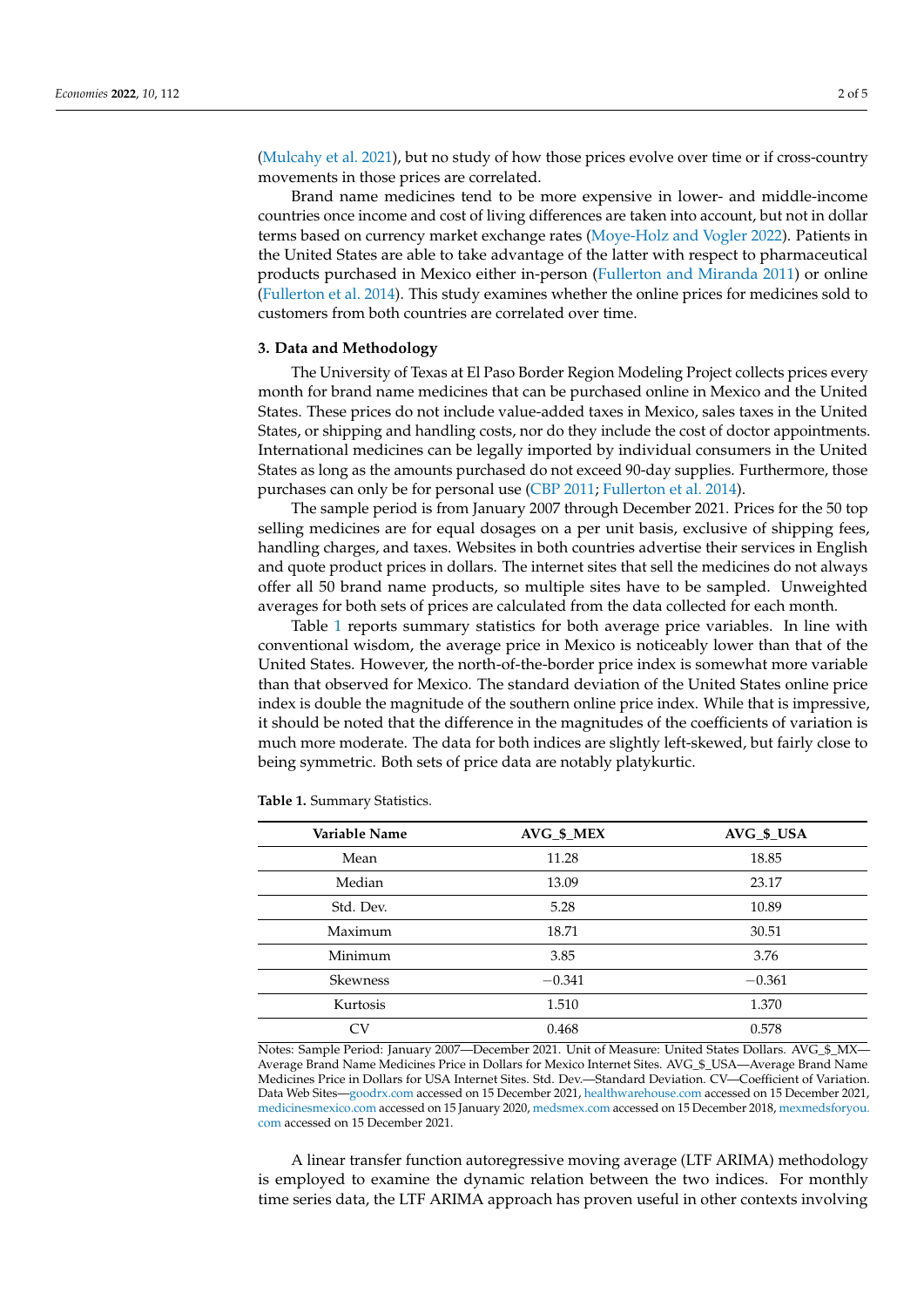international economic data for the United States and Mexico [\(Fullerton and Solis](#page-5-9) [2020\)](#page-5-9). Due to the magnitude of the United States market for pharmaceutical products, causality between the two price indices is expected to run north-to-south. If that were not the case, then an alternative method such as vector autoregression would be required [\(Diebold](#page-5-10) [2007\)](#page-5-10).

#### **4. Empirical Results**

A series of F-tests at various lags indicate weak north-to-south unidirectional causality. Given all of the regulatory barriers separating the two markets, that is not surprising. The data indicate that changes in United States brand name online drug prices are accompanied by similar changes in Mexico internet prices, but not vice versa. That implies that medicine prices in Mexico are responsive to price fluctuations in the higher income market.

A cross-correlation function is used to determine the potential lag structure governing the linkages between the two series, [\(Diebold](#page-5-10) [2007\)](#page-5-10). The outcome indicates that the reaction of online prices in Mexico is contemporaneous with no subsequent, statistically reliable lagged responses. Parameter estimation outcomes are summarized in Table [2.](#page-3-0)

| Variable Name                                                     | Coefficient     | Std. Error               | t-Statistic    | Probability |  |
|-------------------------------------------------------------------|-----------------|--------------------------|----------------|-------------|--|
| Constant                                                          | $-0.0195$       | 0.0358                   | $-0.5460$      | 0.5857      |  |
| $d(AVG_5_USA)$                                                    | 0.4610          | 0.0492                   | 9.3618         | 0.0000      |  |
| MA(4)                                                             | $-0.1082$       | 0.0763                   | $-1.4191$      | 0.1576      |  |
| R-squared                                                         | 0.3276          | Dependent Variable Mean  | 0.0475         |             |  |
| Adj. R-squared                                                    | 0.3200          | Dep. Var. Std. Deviation | 0.6341         |             |  |
| Pseudo R-sq.                                                      | 0.9951          | Std. Error of Regression | 0.5229         |             |  |
| Sum Sq. Residuals                                                 | 48.1226         | Log Likelihood           | $-136.4433$    |             |  |
| F-statistic                                                       | 42.8730         | Prob. (F-statistic)      | 0.0000         |             |  |
| Adjusted Sample:                                                  | 2007M02-2021M12 | Included Observations:   | 179            |             |  |
| Convergence achieved after 3 iterations.                          |                 |                          |                |             |  |
| Coefficient covariance computed using outer product of gradients. |                 |                          |                |             |  |
| Inverted MA Roots                                                 | 0.57            | $0.00 - 0.57i$           | $0.00 - 0.57i$ | $-0.57$     |  |
|                                                                   |                 |                          |                |             |  |

<span id="page-3-0"></span>**Table 2.** Generalized Least Squares Estimation Results.

The constant term in Table [2](#page-3-0) indicates that Mexico online medicine prices tend to lose ground at a rate of roughly USD 0.02 per month. The standard error for that coefficient is fairly large, so the reliability of that estimate is not very strong. Most of the sample period corresponds to a period of relative currency market weakness for the peso, especially after 2015. That may account for some of the steady erosion of the south-of-the-border prices that occur in Table [2.](#page-3-0)

The slope coefficient indicates that every USD 1 increase (decrease) in United States online prices is accompanied by a USD 0.46 increase (decrease) in Mexico online prices for brand name pharmaceuticals. In the sample means, the magnitude of the coefficient indicates that the elasticity of online prices in Mexico with respect to those of the United States is 0.770. That estimate implies a fairly high degree of cross-border price sensitivity for brand name medicines sold online in Mexico. The computed t-statistic for this parameter estimate is 9.362 with a 0.000 *p*-value.

The overall diagnostics in Table [2](#page-3-0) are relatively favorable. The pseudo coefficient of determination is 0.995. Given that, it is not surprising that the computed F-statistic of 42.873 has a *p*-value of 0.000. The specification does not, however, account for all systematic variation in the dependent variable. Residual serial correlation necessitates the inclusion of moving average term at lag 4. That coefficient has a somewhat large standard error, but higher log-likelihood statistic results for the equation when it is included.

As a robustness check, the sample period was shortened by seven years to cover only January 2007 through December 2014. That period is selected because it pre-dates the 2016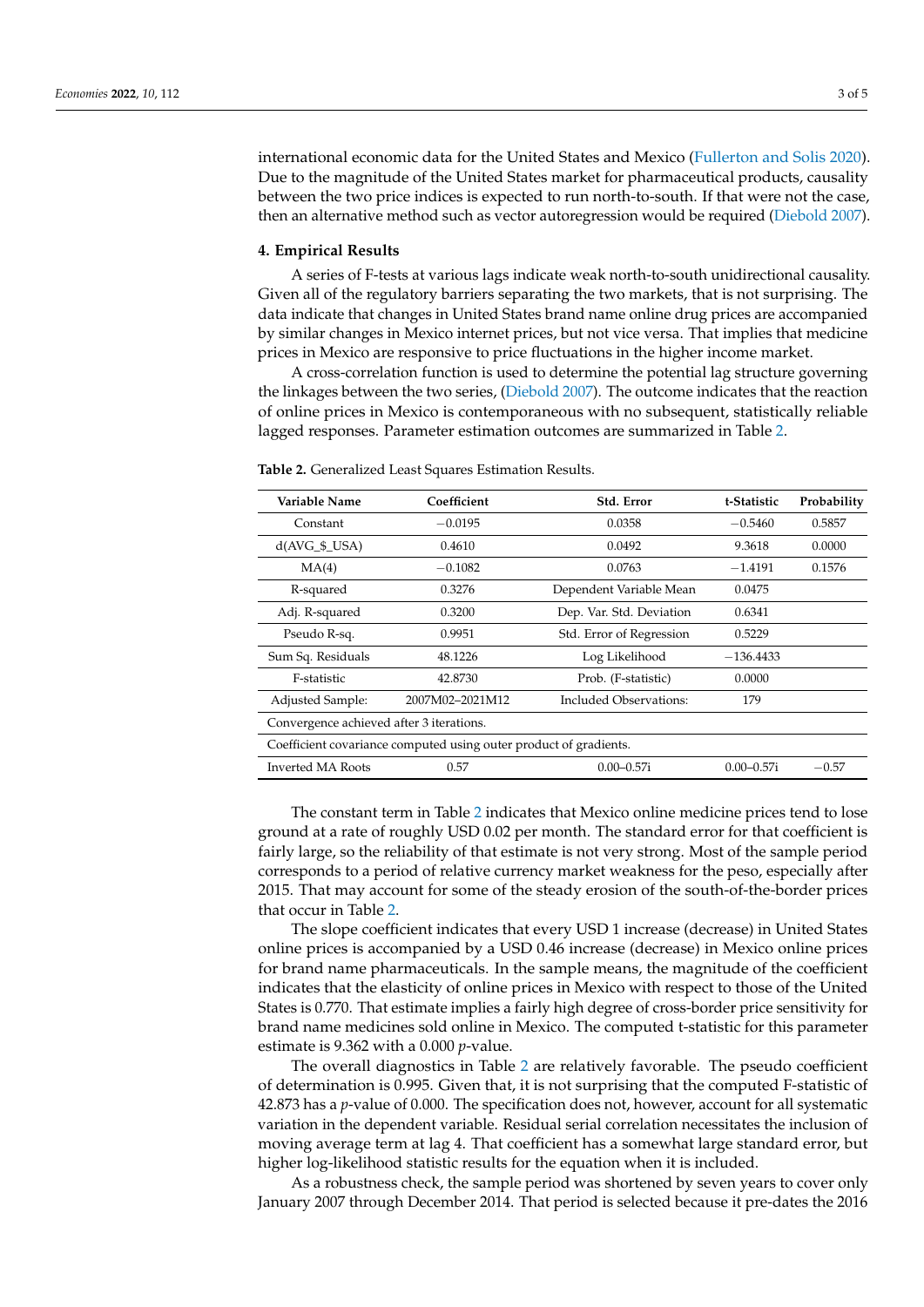US presidential campaign that began in 2015, wherein several major candidates criticized trade with Mexico. Those results also indicate that the internet pharmacy prices charged in Mexico react very quickly to any north-of-the-border price variations and the slope coefficient is almost identical to that reported in Table [2.](#page-3-0) The coefficients of determination for the shorter period are larger than those reported in Table [2,](#page-3-0) potentially due to a less friendly trade environment between the two countries and due to the advent of the global pandemic in 2020 [\(Komkova](#page-5-11) [2019;](#page-5-11) [Ceylan et al.](#page-4-4) [2020\)](#page-4-4).

#### **5. Conclusions**

Empirical research on global pharmaceutical prices has uncovered numerous interesting commonalities and differences across international markets. This study examines dynamic aggregate price movements for brand name medicines sold over the internet in the United States and Mexico. Although brand name medicine distribution is tightly regulated in both countries, it is legal for consumers to import limited quantities for personal usage.

Over the course of the 15-year sample period, internet medicine prices in Mexico are, on average, 40 percent below the online prices charged in the United States. The prices in Mexico react very quickly to any variation in the prices in the higher-income market. Every USD 1 change in the United States average price index is matched by a USD 0.46 change in the Mexico average price index.

Based on the results reported in this exploratory effort, it seems clear that more research on this topic is warranted. This study employs simple average price measures for both economies. A logical next step would be to examine dynamic patterns among prices for these brand name medicines within a panel setting. The outcomes noted above indicate that cross-border linkages between individual online brand name pharmaceutical prices may be fairly strong.

**Author Contributions:** Conceptualization, T.M.F.J. and S.L.F.; Methodology, T.M.F.J.; Validation, T.M.F.J. and S.L.F.; Formal analysis, T.M.F.J. and S.L.F.; Investigation, T.M.F.J. and S.L.F.; Data curation, S.L.F.; Writing—original draft preparation, T.M.F.J. and S.L.F.; Writing—review and editing, T.M.F.J. and S.L.F.; Supervision, T.M.F.J. and S.L.F.; Project administration, T.M.F.J.; Funding acquisition, T.M.F.J. and S.L.F. All authors have read and agreed to the published version of the manuscript.

**Funding:** This research was funded by El Paso Water, National Science Foundation Grant DRL-1740695, Texas Department of Transportation ICC 24-0XXIA001, TFCU, UTEP Institutional Advancement, and the UTEP Center for the Study of Western Hemispheric Trade.

**Institutional Review Board Statement:** Ethical review and approval are not required for this study due to the fact that anonymous data are used that are not traceable to individuals at any time.

**Informed Consent Statement:** Not applicable.

**Data Availability Statement:** Data employed for this study are available upon request from tomf@utep.edu and slfullerton@utep.edu.

**Acknowledgments:** Helpful comments and suggestions were provided by Dan Pastor and two anonymous referees.

**Conflicts of Interest:** The authors declare no conflict of interest.

### **References**

<span id="page-4-2"></span>Barigozzi, Francesca, and Izabela Jelovac. 2020. Research Funding and Price Negotiation for New Drugs. *Health Economics* 29: 83–96. [\[CrossRef\]](http://doi.org/10.1002/hec.4113) [\[PubMed\]](http://www.ncbi.nlm.nih.gov/pubmed/32537861)

<span id="page-4-3"></span><span id="page-4-0"></span>CBP. 2011. *FDA Enforcement Policy Regarding the Personal Import of Violative Drugs*. Washington, DC: U.S. Customs and Border Protection. CDC. 2021. *Health, United States, 2019*. Hyattsville: National Center for Health Statistics.

<span id="page-4-4"></span>Ceylan, Rahmiye Figen, Burhan Ozkan, and Esra Mulazimogullari. 2020. Historical Evidence for Economic Effects of COVID-19. *Europen Journal of Health Economics* 21: 817–23. [\[CrossRef\]](http://doi.org/10.1007/s10198-020-01206-8) [\[PubMed\]](http://www.ncbi.nlm.nih.gov/pubmed/32500243)

<span id="page-4-1"></span>Daalen, Jules M. Janssen, Anouk den Ambtman, Mark Van Houdenhoven, and Bart J. F. van den Bemt. 2021. Determinants of Drug Prices: A Systematic Review of Comparison Studies. *BMJ Open* 11: e046917. [\[CrossRef\]](http://doi.org/10.1136/bmjopen-2020-046917) [\[PubMed\]](http://www.ncbi.nlm.nih.gov/pubmed/34266841)